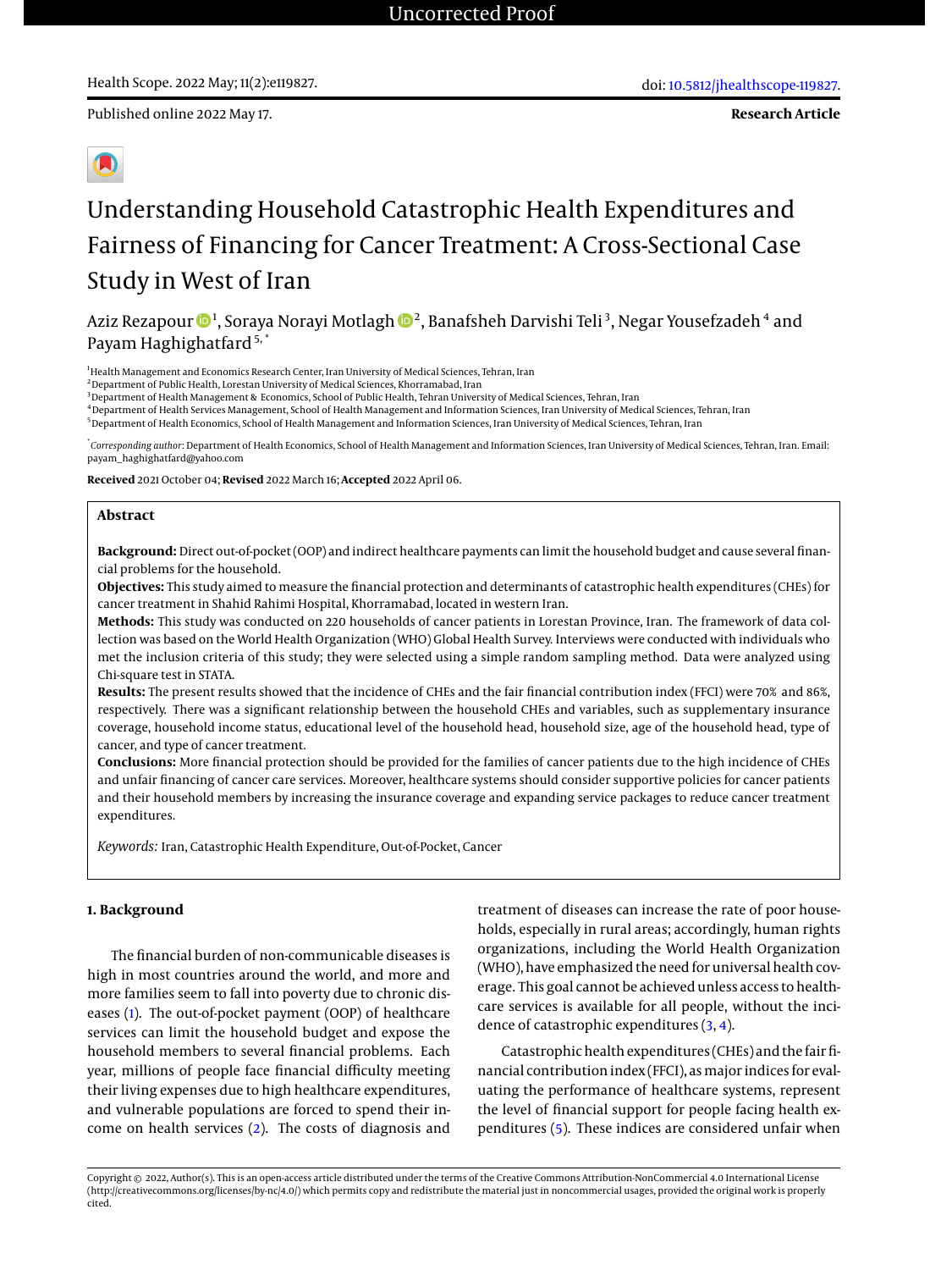the household payments for health services significantly exceed the household budget [\(6\)](#page-6-5). CHEs occur when OOPs exceed 10% of the total annual income or 40% of the household payment capacity. The FFCI indicates the level of inequality in OOPs for health, with scores ranging from 0 (perfect inequality) to 1 (perfect equality). According to some studies, about two-thirds of chronically ill patients and 42% of chronically ill households face CHEs due to insufficient financial support  $(7, 8)$  $(7, 8)$  $(7, 8)$ .

Cancer, as a chronic non-communicable disease, can increase the risk of CHEs [\(9\)](#page-7-2). This disease is caused by uncontrolled cell proliferation, which may extend to other body organs [\(10\)](#page-7-3). More than 100 types of cancer have been identified so far, which are treated using various methods, including surgery, chemotherapy, and radiotherapy, depending on the type of disease. According to the global report of the International Cancer Agency in 2020, the number of new cases and deaths caused by cancer was estimated at 19.3 and 10 million people, respectively  $(11, 12)$  $(11, 12)$  $(11, 12)$ , suggesting a significant increase compared to previous global cancer studies [\(13,](#page-7-6) [14\)](#page-7-7).

In 2010, nearly 808 million people around the world faced CHEs. Due to a rapid increase in the number of new cancer cases over the past decade, the financial burden of this disease has increased. Research suggests that any type of expenditure imposed directly on households reduces their tendency to use health services. Therefore, the compulsory prepayment system (insurance), funded by tax credits or compulsory insurance premiums, is the most effective and fair approach to finance the treatment expenditures of cancer patients [\(15,](#page-7-8) [16\)](#page-7-9).

In a cross-sectional study, Rezapour et al. examined the effects of direct OOPs on 2,200 households in Tehran, Iran, using two approaches of CHE and impoverishing health expenditure. According to their results, although the need for healthcare services was strongly felt in poor households, inequality in access to these services was evident, and healthcare utilization was higher in affluent groups and households. Their findings showed that the educational level of the household head, household size, and frequency of inpatient care service utilization had positive relationships with the possibility of facing catastrophic expenditures, while the presence of a preschool child in the household reduced the likelihood of these expenditures. However, health insurance did not show a significant relationship with the rate of exposure to catastrophic expenditures [\(17\)](#page-7-10).

Additionally, in a descriptive analytical study by Kavosi et al., CHEs and coping strategies were investigated in the households of cancer patients in Namazi Hospital of Shiraz, Iran. Their results showed that 67% of families of cancer patients experienced CHEs. There was a significant relationship between CHEs and type of insurance, history of outpatient services, type of cancer treatment, and household members refusing to receive health services [\(18\)](#page-7-11). Moreover, Piroozi et al. investigated the determinants and inequality of CHEs in diabetes mellitus treatment in Iran. The results of their study showed that 57.5% of the patients were exposed to CHEs. The socioeconomic status, sex, and marital status were the main determinants of CHE inequality among patients with type 2 diabetes mellitus  $(19)$ .

Kasahun et al. investigated the rate of exposure to catastrophic expenditures among cancer patients in Ethiopia's capital and found that 74.4% of cancer patient households faced catastrophic expenditures. Based on the results of their study on the type of treatment, chemotherapy imposed more catastrophic expenditures than radiotherapy. Moreover, households with lower income were more exposed to the catastrophic expenditures of cancer. With advancing age and increasing frequency of chemotherapy, exposure to the catastrophic expenditures of cancer has also increased [\(20\)](#page-7-13). Moreover, the incidence and mortality rates of cancer have increased in Iran in recent years [\(21\)](#page-7-14). Therefore, the current study was carried out, as little research has been conducted on cancerrelated CHEs in Iran.

#### **2. Objectives**

The present study aimed to investigate the equality of financing for cancer treatment, to estimate CHEs, and to determine the influential factors for presenting policymaking solutions to reduce CHEs for the households of cancer patients, referred to Shahid Rahimi Hospital in Khorramabad, as the main public center for cancer patients in Lorestan Province, Iran.

#### **3. Methods**

#### *3.1. Study Setting*

This study was conducted in Khorramabad, located in western Iran, with 18 public hospitals and five private medical centers. Shahid Rahimi Educational and Medical Center, as a referral hospital for cancer patients, was selected as the research environment. There are wards in this center designated to cancer diagnosis and treatment.

#### *3.2. Study Design*

This hospital-based, cross-sectional study was conducted to investigate the catastrophic expenditures and fairness of financing for cancer treatment.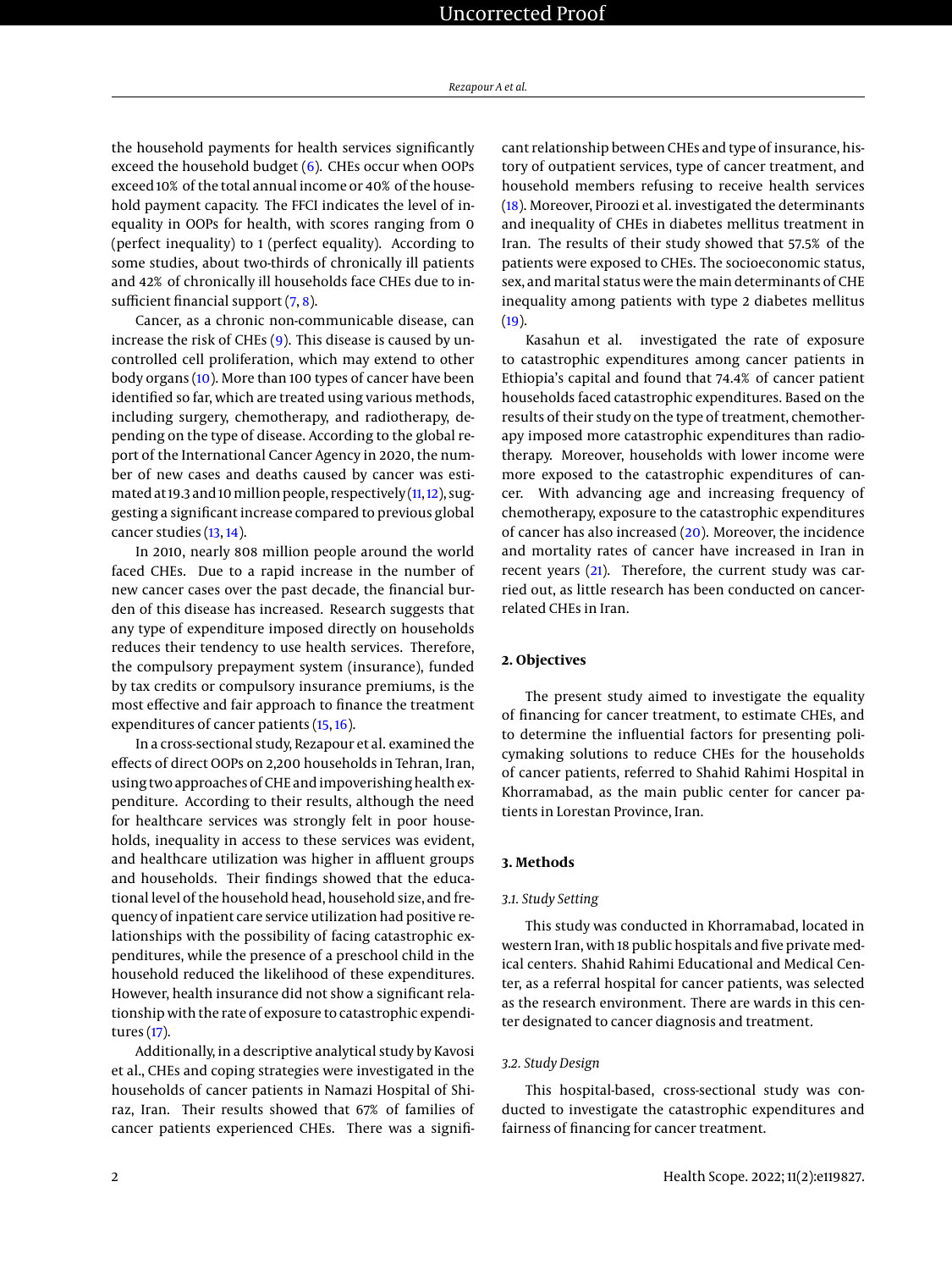#### *3.3. Study Population*

The statistical population of this study included all households of cancer patients, referred to the radiotherapy and chemotherapy wards of Shahid Rahimi Hospital in June 2017.

#### *3.4. Inclusion Criteria*

The inclusion criteria were cancer patients, referred to the radiotherapy or chemotherapy wards of the hospital (or both) in Lorestan Province, Iran.

#### *3.5. Exclusion Criteria*

The exclusion criteria were other acute cancer patients, who usually received treatment in other provinces of Iran.

#### *3.6. Sample Size*

According to a previous study, 67.9% of cancer patient households faced CHEs [18]. With almost 2,500 registered cancer patients in Lorestan Province, a sample size of 220 was measured at  $P = 0.679$  (q = 1-p = 0.321, error = 0.05) and an accuracy level of  $e = 0.06$  ( $z = 1.96$ ), based on the following formula:

Sample size 
$$
=
$$
 
$$
\frac{\frac{z^2 p(1-p)}{e^2}}{1 + \frac{z^2 p(1-p)}{e^2 N}}
$$

By visiting the hospital wards, the researchers collected the data through interview, using a simple random sampling method. A face-to-face household interview conducted for each household randomly and each interview lasted about 30 minutes.

#### *3.7. Study Variables*

In this study, the dependent variable was household CHE, and the independent variables were characteristics, including the educational level of the household head, sex, age, and other variables, such as type of cancer, insurance type, supplementary insurance coverage, treatment type, utilization of inpatient services, residency and household size.

#### *3.8. Data Collection*

In the present study, a WHO questionnaire, called the Global Health Survey, was used to collect data. This questionnaire was developed in 2003 to measure the performance of health systems, based on the three objectives of the health system. This questionnaire was translated into Persian in a previous study [\(18\)](#page-7-11). The results showed that the translated version had adequate reliability and validity. Generally, it consists of three main parts, including the demographic information, household questionnaire, and individual questionnaire. In the present study, the identification information and household questionnaires were used. The time allowed for recalling information related to the total household expenditures, consumption expenditures, and outpatient treatment expenditures was one month (one year for hospitalized cases). Regarding the socioeconomic status, information was collected on the total expenditure of each household [\(22,](#page-7-15) [23\)](#page-7-16).

#### *3.9. Data Analysis*

Based on the WHO approach, to determine the CHEs and fair financing of cancer treatment, the income and total household expenditures spent on food and non-food items (e.g., housing, education, transportation, and other expenditures) were determined. In this study, a two-stage method was applied for data analysis. The first step was understanding the household CHEs, and the second step was determining the fairness of financial contributions for cancer treatment expenditures. To estimate the CHEs, food expenditure and household size were converted using the following formula ( $\beta$  = 0.56):

### $Equisize_h = hhsize_h^{\beta}$

To determine the poverty line (PL), first, the percentage of food expenditure to total expenditure was calculated for each household by dividing the food expenditures to the equivalent household size calculated in the previous step to determine the PL. The average food expenditure of households within the 45th and 55th percentiles was considered as PL. The subsistence expenditures (SEs) were also calculated for each household using the following formula:

#### $SE = equisis_{h} \times PL$

The criterion for determining the household status regarding PL is to compare the calculated SEs with the total household expenditures. If the total household expenditures are lower than the SEs, the household is below PL (poor). In the next step, capacity to pay  $(CTP)$  was measured using the following formula:

$$
CTP_i = EXP_iSE_i
$$

where  $CTP_i$  is the capacity to pay, EXP<sub>i</sub> is the household expenditure, and  $SE<sub>i</sub>$  is the subsistence expenditure. Finally, by calculating the ratio of health expenditures to CTP for each household and comparing it with the reference threshold (ratio  $\geq$  0.40), the percentage of households exposed to CHEs was determined [\(24,](#page-7-17) [25\)](#page-7-18). Besides, to determine the factors affecting CHEs, a Chi-square test was used, and a significance level of 0.05 was considered (P < 0.05). Data were analyzed in STATA version 14.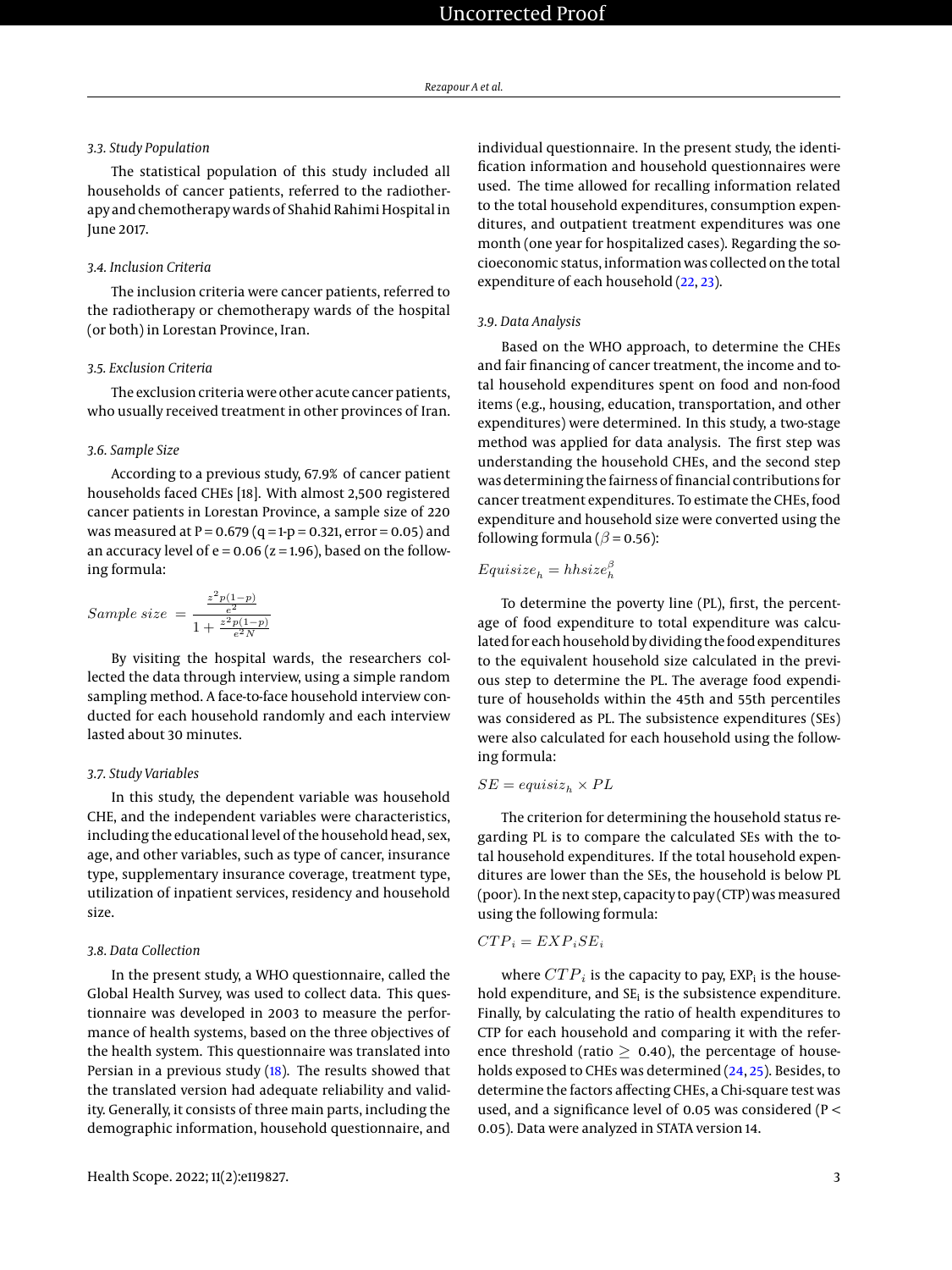In this study, to measure the financial protection of households, theWHO approach was applied. The following formula was used for estimating the fairness of financing for cancer treatment:

$$
FFCI = 1 - \frac{\sqrt{\sum_{h}^{n} w_h |oo pct p_h - oopt p_o|^3}}{\sum w_h}
$$

Where  $w_h$  is the household weight  $\text{coptp}_h$  $\omega p_h c t p_h$  and  $\omega p c t p_o = \frac{\sum w_h \omega p_h}{\sum w_h c t p_h}$ , and OOP represents the proportion of OOP to CTP for each household. Further details on the calculation of the above-mentioned index are discussed in the literature [\(17,](#page-7-10) [26\)](#page-7-19). The acceptable range of FFCI was 0 (perfect inequality in financing for cancer care) to 1 (perfect equality in financing for cancer care).

This article is part of a research project (grant No: 95-04-163-29776; ethics code: IR.IUMS.REC1395.95-04-163- 29776). The research team would like to thank the financial support of the research deputy, affiliated to Iran University of Medical Sciences, Tehran, Iran.

#### **4. Results**

A total of 220 households were included in the study, about 70% of whom were exposed to CHEs. The FFCI was estimated at 0.857 for the study population. The rate of exposure to CHEs was calculated for different educational groups, income levels, age groups, and other independent variables; the results are presented in [Table 1.](#page-4-0)

As shown in [Table 1,](#page-4-0) the rate of exposure to catastrophic expenditures was lower in households whose head had academic education compared to other educational groups. Also, the rate of exposure to CHEs was higher in younger age groups (head of the household), and the difference was statistically significant. Considering the exposure of each household quintile or income level, the percentage of exposure to CHEs was higher in high-income groups compared to low-income groups. Moreover, the results showed that younger household heads were more exposed to CHEs compared to other age groups.

In [Figure 1,](#page-5-0) the distribution of households exposed to CHEs at different income levels (quintiles) is presented. The first quintile is the poorest household, while the fifth quintile is the wealthiest. The highest percentage of households exposed to CHEs was observed in the richest group (the fifth quintile); in other words, 27.92% of households with CHEs belonged to this group.

As shown in [Table 1,](#page-4-0) women-headed households were more likely to face CHEs, and this relationship was statistically significant. Besides, households with supplemental insurance coverage were less exposed to CHEs compared to other households, although this relationship was

statistically insignificant. Households living in Khorramabad faced relatively lower catastrophic expenditures compared to households living in other cities; however, the difference was not statistically significant.

The household size had a significant reducing effect on the household CHEs; in other words, by increasing the household size, the likelihood of catastrophic expenditures decreased. The relationship between the incidence of CHEs for households of cancer patients and the type of cancer showed that the financial burden of cancer treatment was high in households with breast and lung cancer patients. Besides, exposure to these expenditures was higher in households with patients receiving chemotherapy and radiotherapy simultaneously as compared to households with patients receiving radiotherapy or chemotherapy separately. In terms of the type of insurance, households covered by social security and medical service companies were more exposed to CHEs compared to households covered by the Relief Foundation and rural insurance companies. Also, inpatient service utilization increased the likelihood of exposure to CHEs.

#### **5. Discussion**

In many countries, especially less developed and developing ones, the rate of exposure to CHEs is high for cancer treatment [\(27\)](#page-7-20). Studies show that CHE is proportionally high in Iran [\(28\)](#page-7-21). In this study, the number of households facing CHEs and the FFCI were measured as two key indices. The results regarding the financial burden of cancer imposed on patients and their households showed that about 70% of cancer patient households in Lorestan Province were exposed to CHEs, and the FFCI of healthcare financing for the studied households was estimated at 0.857. Nonetheless, the values of these indices vary in previous studies [\(24,](#page-7-17) [26\)](#page-7-19).

The incidence of CHEs in the current study was proportionally higher than other similar studies in Iran. In this regard, the results of a study by Kavosi et al. in Shiraz, Iran, indicated that 67.9% of households of cancer patients were exposed to CHEs [\(18\)](#page-7-11). Moreover, Kasahun et al. found that the incidence of CHE for cancer patient households was about 75% [\(20\)](#page-7-13). According to general health policies, the FFCI, as a national indicator, must be 0.9 at minimum [\(26\)](#page-7-19); however, this requirement was not met in our study; in other words, inequity in financing for cancer treatment was significant in the study population. In a similar study, Rezapour et al. reported a lower FFCI (0.68) in Iran. Another study from Kermanshah Province, Iran, measured this index to be 0.57( $29$ ). Consistent with the current study, Murray reported the value of this index to range from 0.74 in Brazil to 0.941 in Slovakia [\(30\)](#page-7-23). In recent years, although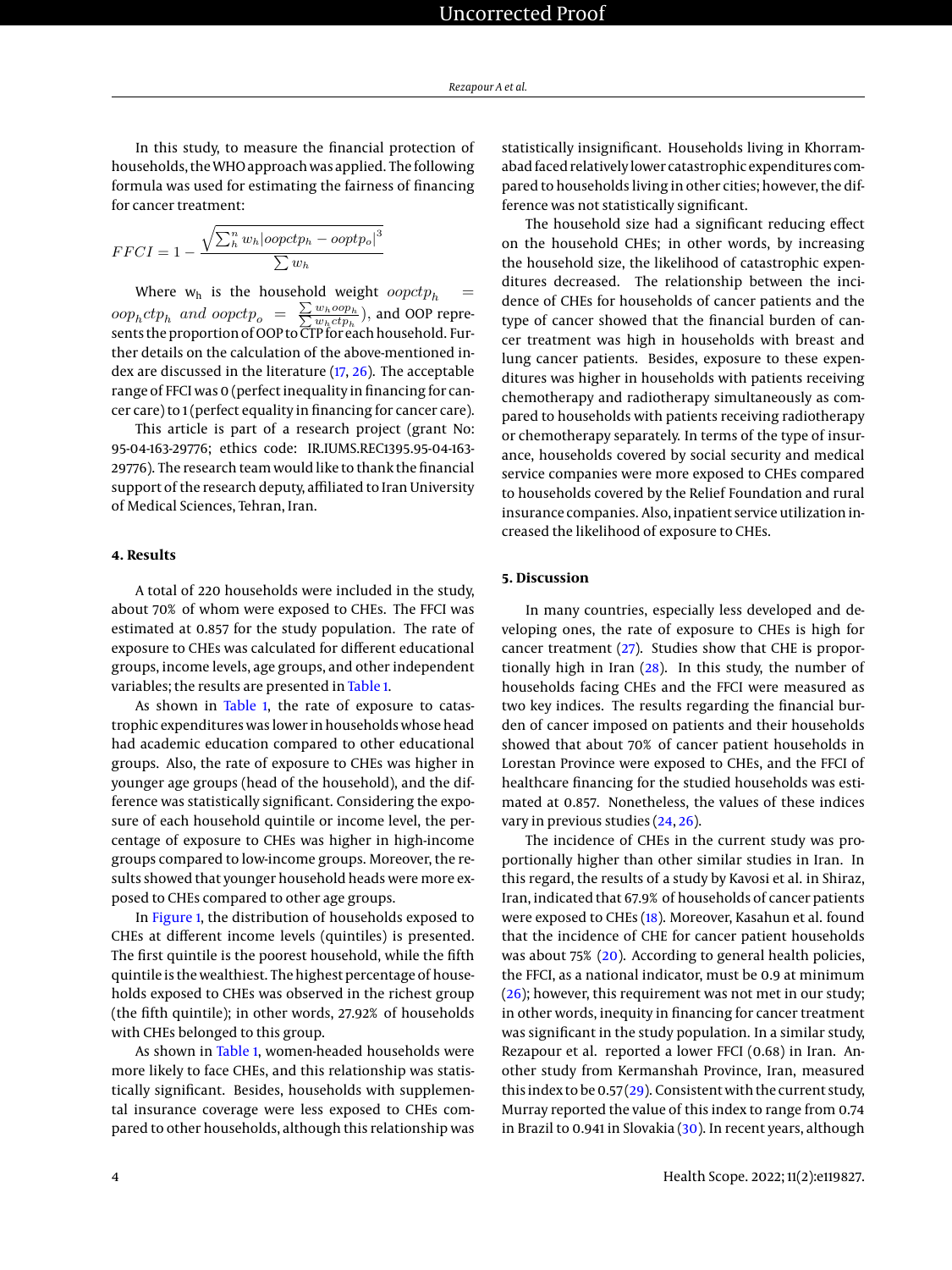# Uncorrected Proof

#### *Rezapour A et al.*

<span id="page-4-0"></span>

|                                                   | Table 1. The Relationship Between Exposure to Catastrophic Health Expenditures (CHEs) and the Study Variables $^{\rm a}$<br><b>Exposure to CHEs</b> |            |              |
|---------------------------------------------------|-----------------------------------------------------------------------------------------------------------------------------------------------------|------------|--------------|
| Characteristics                                   | Yes                                                                                                                                                 | No         | P-Value      |
| Sex of the household head                         |                                                                                                                                                     |            |              |
| Male                                              | 67(81.63)                                                                                                                                           | 38 (19.36) | 0.0495       |
| Female                                            | 87 (65.75)                                                                                                                                          | 28 (35.24) |              |
| <b>Educational level of the household</b><br>head |                                                                                                                                                     |            | 0.0387       |
| Illiterate                                        | 36 (67.27)                                                                                                                                          | 74 (32.73) |              |
| Primary school                                    | 15(70)                                                                                                                                              | 35(30)     |              |
| Secondary school                                  | 7(70.83)                                                                                                                                            | 17(27.16)  |              |
| Diploma                                           | 5(82.76)                                                                                                                                            | 24 (17.24) |              |
| Academic                                          | 3(57.14)                                                                                                                                            | 4(42.86)   |              |
| Income quintile                                   |                                                                                                                                                     |            |              |
| Quintile 1                                        | 33(0.75)                                                                                                                                            | 11(25)     | < 0.001      |
| Quintile 2                                        | 23 (52.27)                                                                                                                                          | 21(47.73)  |              |
| Quintile 3                                        | 23 (52.27)                                                                                                                                          | 21(47.73)  |              |
| Quintile 4                                        | 32 (72.73)                                                                                                                                          | 12(27.27)  |              |
| Quintile 5                                        | 43 (97.73)                                                                                                                                          | 1(2.27)    |              |
| Age of the household head (y)                     |                                                                                                                                                     |            | 0.029        |
| $< 30$                                            | 41 (85.42)                                                                                                                                          | 7(14.58)   |              |
| $30 - 60$                                         | 57 (67.06)                                                                                                                                          | 28 (32.94) |              |
| >60                                               | 56 (64.37)                                                                                                                                          | 31(35.63)  |              |
| Supplementary insurance                           |                                                                                                                                                     |            |              |
| Covered                                           | 8(54.61)                                                                                                                                            | 5(46.38)   | 0.493        |
| Not covered                                       |                                                                                                                                                     |            |              |
| <b>Insurance type</b>                             | 146 (53.70)                                                                                                                                         | 61(47.29)  |              |
| Relief Foundation                                 | 28(56)                                                                                                                                              | 22(44)     | 0.033        |
| Social Security                                   | 64 (01.79)                                                                                                                                          | 17 (99.20) |              |
| Health Service                                    | 25 (76.75)                                                                                                                                          | 8(24.24)   |              |
| Residence                                         |                                                                                                                                                     |            |              |
| Rural areas                                       | 37 (07.66)                                                                                                                                          | 19 (93.33) |              |
| Khorramabad                                       | 81(5.67)                                                                                                                                            | 39 (5.32)  | 0.575        |
| Other cities                                      | 73(73)                                                                                                                                              | 27(27)     |              |
| <b>Treatment type</b>                             |                                                                                                                                                     |            |              |
| Chemotherapy                                      | 108 (79.68)                                                                                                                                         | 49 (21.31) | 0.57         |
| Radiotherapy                                      | 16 (66.66)                                                                                                                                          | 8(33.33)   |              |
| Both                                              | 30 (92.76)                                                                                                                                          | 9(08.23)   |              |
| <b>Utilization of inpatient services</b>          |                                                                                                                                                     |            |              |
|                                                   | 77 (78.77)                                                                                                                                          | 22 (22.22) | 0.0421       |
| Yes<br>$\rm No$                                   | 77 (64.63)                                                                                                                                          | 44 (36.36) |              |
|                                                   |                                                                                                                                                     |            |              |
| Type of cancer                                    |                                                                                                                                                     |            |              |
| Breast cancer                                     | 30 (17.73)                                                                                                                                          | 11(83.26)  | 0.12         |
| Gastrointestinal cancer                           | 53(23.60)                                                                                                                                           | 35 (77.39) |              |
| Liver cancer                                      | 8(73.72)                                                                                                                                            | 3(27.27)   |              |
| Lung cancer                                       | 14 (78.77)                                                                                                                                          | 4(22.22)   |              |
| Others                                            | 49 (03.79)                                                                                                                                          | 13 (97.20) |              |
| <b>Household size</b>                             |                                                                                                                                                     |            | ${}_{0.001}$ |
| $1 - 3$                                           | 68 (77.95)                                                                                                                                          | 3(23.4)    |              |
| $4-6$                                             | 77(6.61)                                                                                                                                            | 48 (4.38)  |              |
| $> 6$                                             | 9(5.37)                                                                                                                                             | 15(5.62)   |              |

a Values are expressed as No. (%).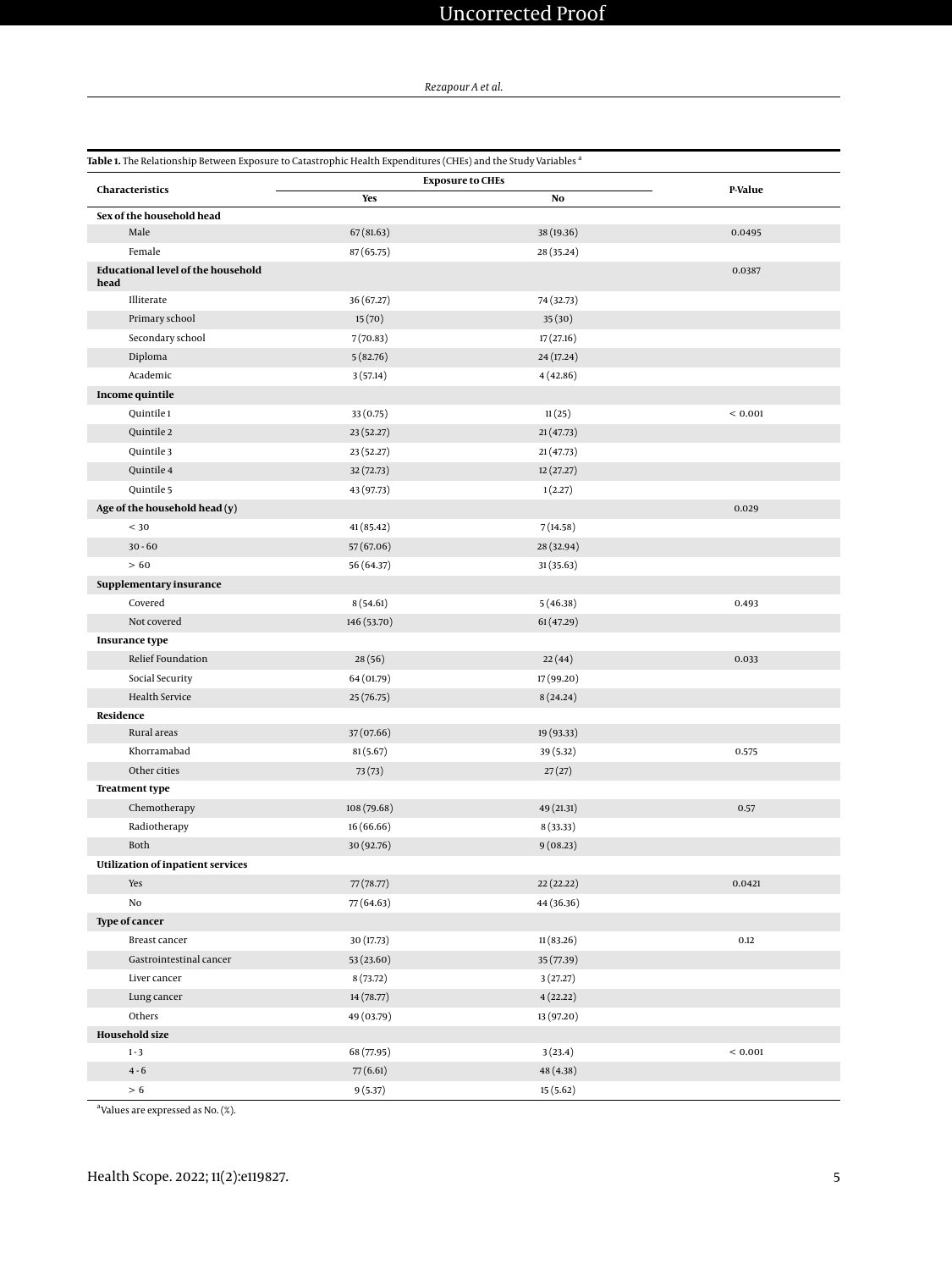# Uncorrected Proof

*Rezapour A et al.*

<span id="page-5-0"></span>

**Figure 1.** Catastrophic health expenditures (CHEs, %) for cancer treatment across the quintiles of household income.

the healthcare system has improved healthcare services, it has not been successful in reaching the goal discussed in upstream documents related to health in iran

Generally, high-cost cancer treatment services can impose a heavy financial burden on households and push them into poverty [\(31\)](#page-7-24). Therefore, improved protection of patients and their families against financial difficulties is essential, especially for incurable diseases, such as cancer. Regarding the determinants of CHEs for cancer treatment, the current study showed that supplementary health insurance had an insignificant protective effect on CHEs and that the risk of catastrophic expenditures was lower in households with supplementary insurance (61.54%) compared to households without this type of insurance (70.53%). Moreover, Lee et al. indicated that the probability of facing CHEs among households without this insurance was higher than those covered by this insurance plan [\(32\)](#page-7-25). Overall, the success of such plans in preventing CHEs depends on their sufficient coverage or effective definition of cancer care.

The current study revealed that the type of insurance is a significant determinant of exposure to CHEs. Accordingly, the incidence of CHEs was higher in households covered by social security and medical service insurance compared to those covered by the Relief Foundation insurance. Since people with the Relief Committee insurance are normally in the low-income group, they ignore receiving healthcare services due to their low payment capacity. In this regard, a previous study reported inconsistent results with the current study, and the CHEs were found to be higher in people covered by the Relief Foundation in-surance because of their lower CTP [\(18\)](#page-7-11).

Moreover, there was a significant association between the incidence of household CHEs and the type of cancer treatment. The results showed that the rate of exposure to CHEs was higher in households with breast cancer and lung cancer. Patients who received radiotherapy were less likely to be exposed to CHEs compared to patients receiving chemotherapy and radiotherapy simultaneously. In the study by Kavosi et al., it was found that 74.1% of patients undergoing chemotherapy were exposed to CHEs, while the rate of exposure to CHEs was 54.5% in patients undergoing radiotherapy. In line with other studies on house-hold CHEs for cancer treatment [\(18,](#page-7-11) [33\)](#page-7-26), a significant relationship was found between catastrophic expenditures and the sex of the household head.

The present study indicated that the rate of exposure to catastrophic expenditures was lower among households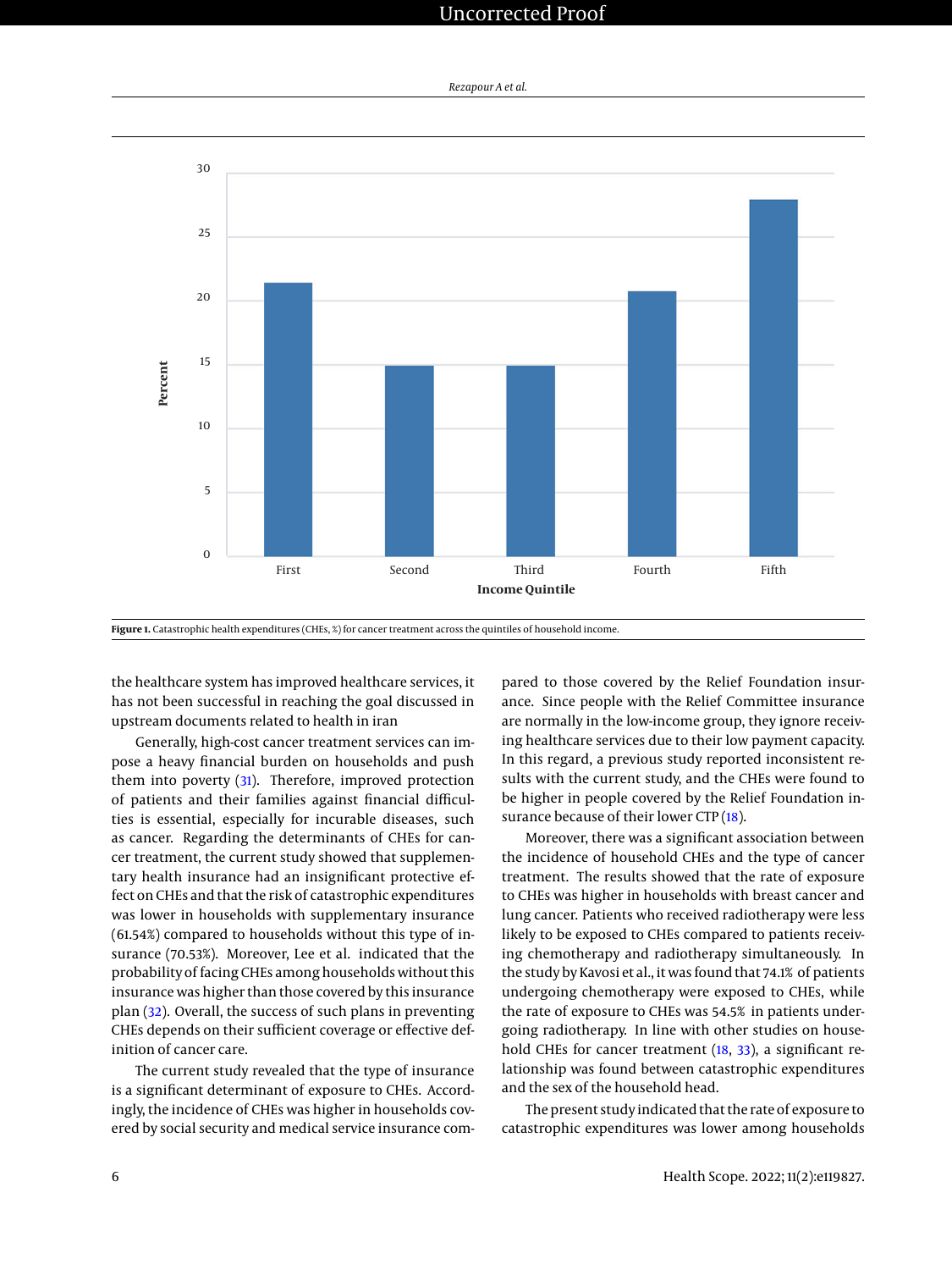# Uncorrected Proof

whose head had academic education compared to other educational levels; this study confirmed the results of previous studies [\(34,](#page-7-27) [35\)](#page-7-28). According to our findings, younger household heads were more exposed to CHEs compared to other age groups. This finding is in line with the results of previous studies [\(35,](#page-7-28) [36\)](#page-7-29), as younger household heads often have a lower economic status, which is a good explanation for our findings.

The current study also revealed the positive effect of inpatient service utilization on the exposure of households to CHEs, as inpatient service utilization can increase the use of services provided for patients and consequently, increase the expenditure of medical services. Kavosi et al. [\(23\)](#page-7-16) and Cruz Rivero et al. [\(36\)](#page-7-29) also found that increased inpatient service utilization was associated with the frequency of hospitalization and the risk of CHEs. The household size is another factor, which had a negative significant relationship with the possibility of CHEs in the study population; in other words, CHEs decrease by increasing the household size.

The negative impact of increasing the household size on the likelihood of exposure to catastrophic expenditures may be due to the lower expectations of larger households to utilize health services and more attention to health by small-sized households. Finally, the CHEs increase in higher income households, because they allocate a larger share of their CTP to health expenditures. However, poorer households with lower income and payment capacity ignore receiving health services and prefer meeting other needs to health needs; a similar study in China confirmed our finding [\(37\)](#page-7-30).

This study, similar to other studies, had some limitations. Due to differences in the socioeconomic status, the results of the present study may be only generalizable to other regions of the country. Besides, this study was conducted through interviews and had limitations, such as cost reporting bias and recall bias. Another limitation of the current study was restriction of the FFCI to distinguish between the progressive and regressive trends of the financing system; to resolve this issue, other indices are needed.

#### *5.1. Conclusions*

The present results showed that the CHEs were high for cancer treatment. Despite the efforts made so far, the Iranian health system has failed in preventing the catastrophic expenditures of cancer treatment and has not been successful in protecting households from the financial burden. Also, the recent health system transformation plan and health financing system reforms in Iran have not had significant effects on improving this index for these households. Therefore, a large number of households with

cancer patients face financial difficulties due to health expenditures. Accordingly, more financial support and effective insurance plans need to be provided for these households, and the health system should not only improve supportive policies by expanding the insurance coverage, but also introduce cancer benefit packages to reduce cancer treatment expenditures.

#### **Footnotes**

**Authors' Contribution:** Study concept and design: A. R., and S. N.; analysis and interpretation of data: A. R., and P. H.; drafting of the manuscript: P. H.; critical revision of the manuscript for important intellectual content: B. D., N. Y., and P. H.; statistical analysis: P. H.

**Conflict of Interests:** The authors declare that they have no competing interests.

**Data Reproducibility:** It was not declared by the authors.

**Ethical Approval:** This article is part of a research project (Grant No: 95-04-163-29776, Ethical Code: IR.IUMS.REC1395.95-04-163-29776). The research team appreciates the financial support of the research deputy affiliated to Iran University of Medical Sciences.

**Funding/Support:** The research team appreciates the financial support of the research deputy affiliated to Iran University of Medical Sciences.

#### **References**

- <span id="page-6-0"></span>1. Vandenberghe D, Albrecht J. The financial burden of noncommunicable diseases in the European Union: a systematic review. *Eur J Public Health*. 2020;**30**(4):833–9. doi: [10.1093/eurpub/ckz073.](http://dx.doi.org/10.1093/eurpub/ckz073) [PubMed: [31220862\]](http://www.ncbi.nlm.nih.gov/pubmed/31220862).
- <span id="page-6-1"></span>2. Buigut S, Ettarh R, Amendah DD. Catastrophic health expenditure and its determinants in Kenya slum communities. *Int J Equity Health*. 2015;**14**:46. doi: [10.1186/s12939-015-0168-9.](http://dx.doi.org/10.1186/s12939-015-0168-9) [PubMed: [25971679\]](http://www.ncbi.nlm.nih.gov/pubmed/25971679). [PubMed Central: [PMC4438568\]](https://www.ncbi.nlm.nih.gov/pmc/articles/PMC4438568).
- <span id="page-6-2"></span>3. Kolesar RJ, Erreygers G, van Dam W, Chea V, Choeurng T, Leng S. *Hardship Financing, Productivity Loss, and the Economic Cost of Illness and Injury in Cambodia [Preprint]. HAL Open Science*. 2021. Available from: <https://hal.archives-ouvertes.fr/hal-03437399/>.
- <span id="page-6-3"></span>4. Zhou Y, Wushouer H, Vuillermin D, Guan X, Shi L. Does the universal medical insurance system reduce catastrophic health expenditure among middle-aged and elderly households in China? A longitudinal analysis. *Eur J Health Econ*. 2021;**22**(3):463–71. doi: [10.1007/s10198-](http://dx.doi.org/10.1007/s10198-021-01267-3) [021-01267-3.](http://dx.doi.org/10.1007/s10198-021-01267-3) [PubMed: [33582893\]](http://www.ncbi.nlm.nih.gov/pubmed/33582893).
- <span id="page-6-4"></span>5. Khammarnia M, Setoodehzadeh F, Ansari-Moghaddam A, Barfar E, Zanganeh Baygi M, Peyvand M. Household financial contribution to the health system after Iran's Health Transformation Plan. *Rural Remote Health*. 2020;**20**(1):5495. doi: [10.22605/RRH5495.](http://dx.doi.org/10.22605/RRH5495) [PubMed: [32069064\]](http://www.ncbi.nlm.nih.gov/pubmed/32069064).
- <span id="page-6-5"></span>6. Haakenstad A, Coates M, Marx A, Bukhman G, Verguet S. Disaggregating catastrophic health expenditure by disease area: cross-country estimates based on the World Health Surveys. *BMC Med*. 2019;**17**(1):36. doi: [10.1186/s12916-019-1266-0.](http://dx.doi.org/10.1186/s12916-019-1266-0) [PubMed: [30755209\]](http://www.ncbi.nlm.nih.gov/pubmed/30755209). [PubMed Central: [PMC6372998\]](https://www.ncbi.nlm.nih.gov/pmc/articles/PMC6372998).